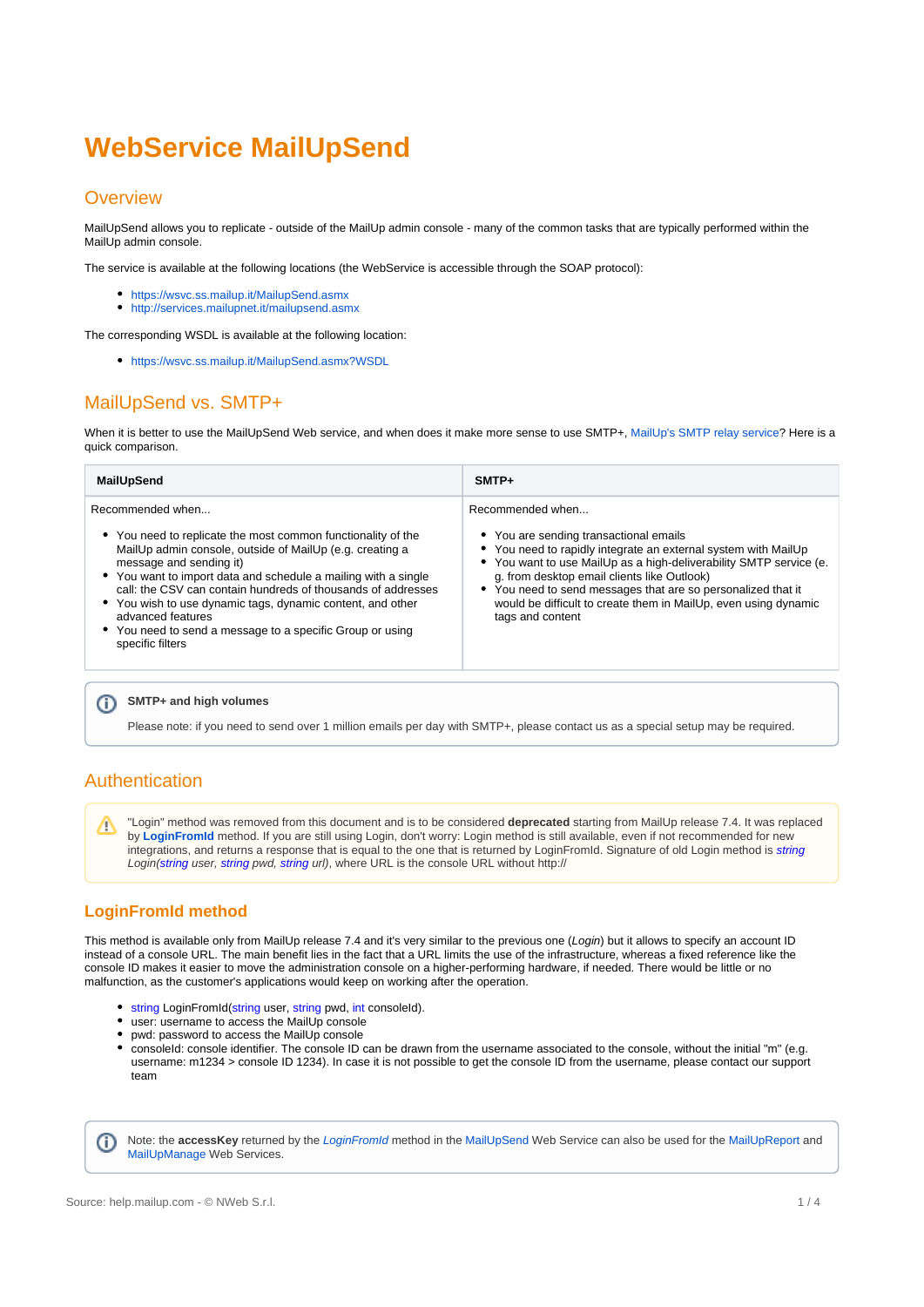#### **SOAP Examples**

⋒

#### **SOAP Request**

```
<soap:Envelope xmlns:soap="http://www.w3.org/2003/05/soap-envelope" xmlns:ws="http://services.mailupnet.
it/WS">
    <soap:Header/>
    <soap:Body>
        <ws:LoginFromId>
          <!--you can use special username ('a'+consoleID, whose password never expires) that is defined 
in Manage/web services page-->
          <ws:user>a1234</ws:user>
           <ws:pwd>password</ws:pwd>
           <ws:consoleId>1234</ws:consoleId>
        </ws:LoginFromId>
     </soap:Body>
  </soap:Envelope>
```
#### **SOAP Response**

```
<LoginResult>
         <errorCode>0</errorCode>
         <errorDescription></errorDescription>
         <!--Use accessKey value that is returned by LoginFromId method-->
         <ws:accessKey>HzAgwRRJaAKBtkgNWpkAuURfV4SxMm6T3HJegRuSkUivKJElNNcmSQe8nqGyoM9</ws:accessKey>
</LoginResult>
```
#### **Code Examples**

#### **PHP Sample**

```
<?php
// The sample code described herein is provided on an "as is" basis, without warranty of any kind. 
// MailUp shall not be liable for any direct, indirect or consequential damages or costs of any type 
arising out of any action taken by you or others related to the sample code.
class MailUpWsSend {
         protected $WSDLUrl = "http://services.mailupnet.it/MailupSend.asmx?WSDL";
         private $soapClient;
         private $xmlResponse;
         protected $domResult;
         function __construct() {
                 $this->soapClient = new SoapClient($this->WSDLUrl, array("trace" => 1, "exceptions" => 
0));
         }
         function __destruct() {
                 unset($this->soapClient); 
         }
         public function getFunctions() {
                 print_r($this->soapClient->__getFunctions()); 
         }
         public function loginFromId() {
                 try {
                         $loginData = array("user" => "user",
```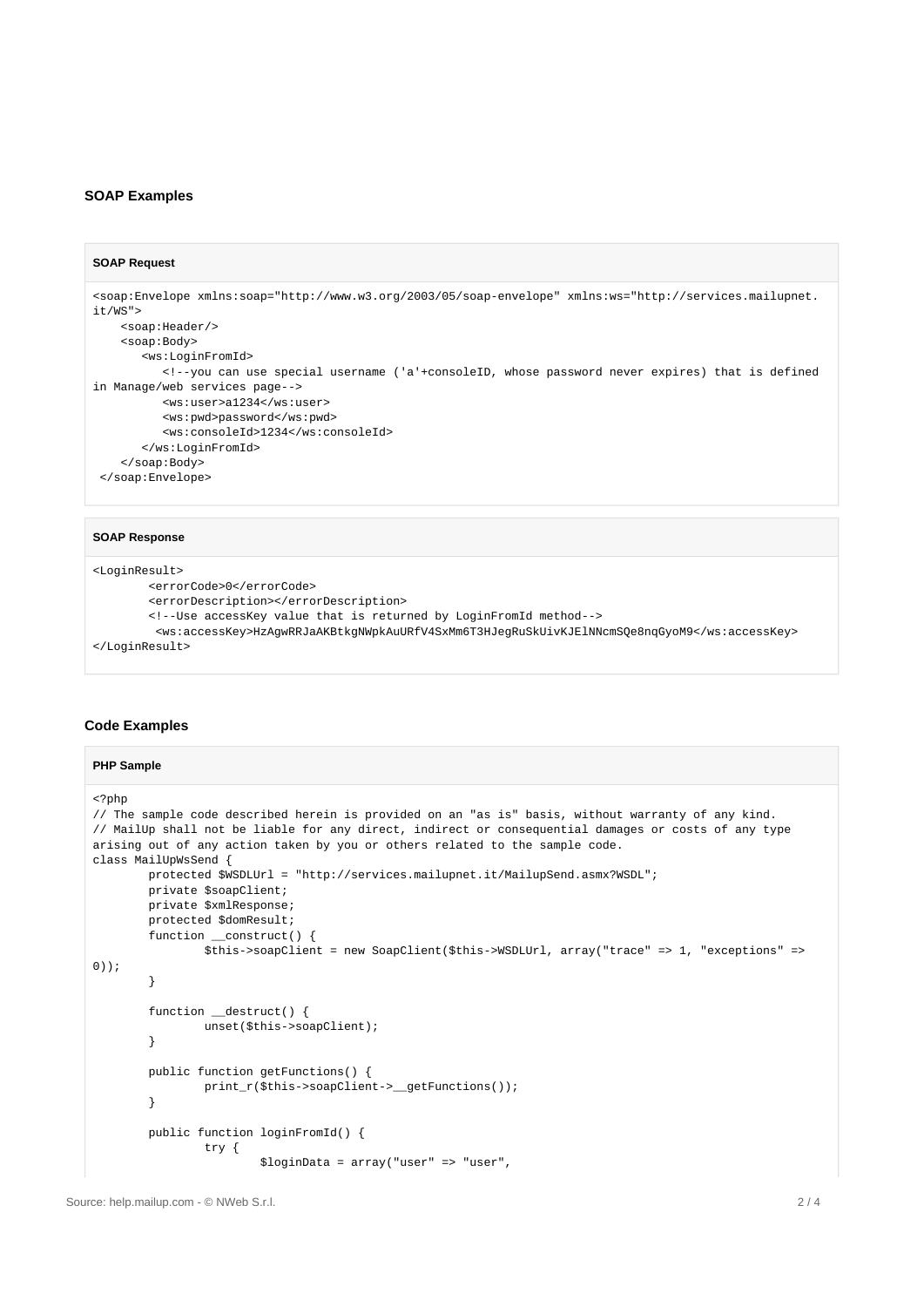```
 "pwd" => "password",
                                                        "consoleId" => "idconsole");
                        $this->soapClient->loginFromId($loginData);
                        if ($this->readReturnCode("LoginFromId","errorCode") != 0) {
                               echo "<br /><br />Error in LoginFromId: ". $this->readReturnCode
("LoginFromId","errorDescription");
                                die();
 }
                        else $this->accessKey = $this->readReturnCode("LoginFromId","accessKey");
                       echo "<br>AccesKey: ". $this->accessKey;
                        } catch (SoapFault $soapFault) { 
                               var dump($soapFault);
 }
        }
        public function logout() {
                try {
                        $this->soapClient->Logout(array("accessKey" => $this->accessKey));
                        if ($this->readReturnCode("Logout","errorCode") != 0) 
                               echo "<br /><br />Error in Logout". $this->readReturnCode("Logout","
errorDescription");
                        } catch (SoapFault $soapFault) { 
                       var_dump($soapFault);
 }
        }
        private function readReturnCode($func, $param) {
                $this->xmlResponse = $this->soapClient->__getLastResponse();
                $dom = new DomDocument();
                $dom->loadXML($this->xmlResponse) or die("(1)XML file is not valid!");
                $xmlResult = $dom->getElementsByTagName($func."Result");
                $this->domResult = new DomDocument();
                $this->domResult->LoadXML(html_entity_decode($xmlResult->item(0)->nodeValue)) or die("(2)
XML file is not valid!");
                $rCode = $this->domResult->getElementsByTagName($param);
                return $rCode->item(0)->nodeValue;
        }
        //... other functions...
         // public function functionName(...) {...}
}
?>
<html>
<head></head>
<body>
<?php
        $WsSend = new MailUpWsSend();
        $WsSend->loginFromId(); 
         // use $WsSend->functionName(...) to call other methods 
        $WsSend->logout();
?>
</body>
\alpha /html >
```
### **Logout method**

This method has become useless, the accessKey remains active for 60 minutes

- string Logout(string accessKey)
- accessKey: access key obtained by calling the Login method
- LogoutResult: string containing the outcome of the operation  $\bullet$

#### **SOAP Examples**